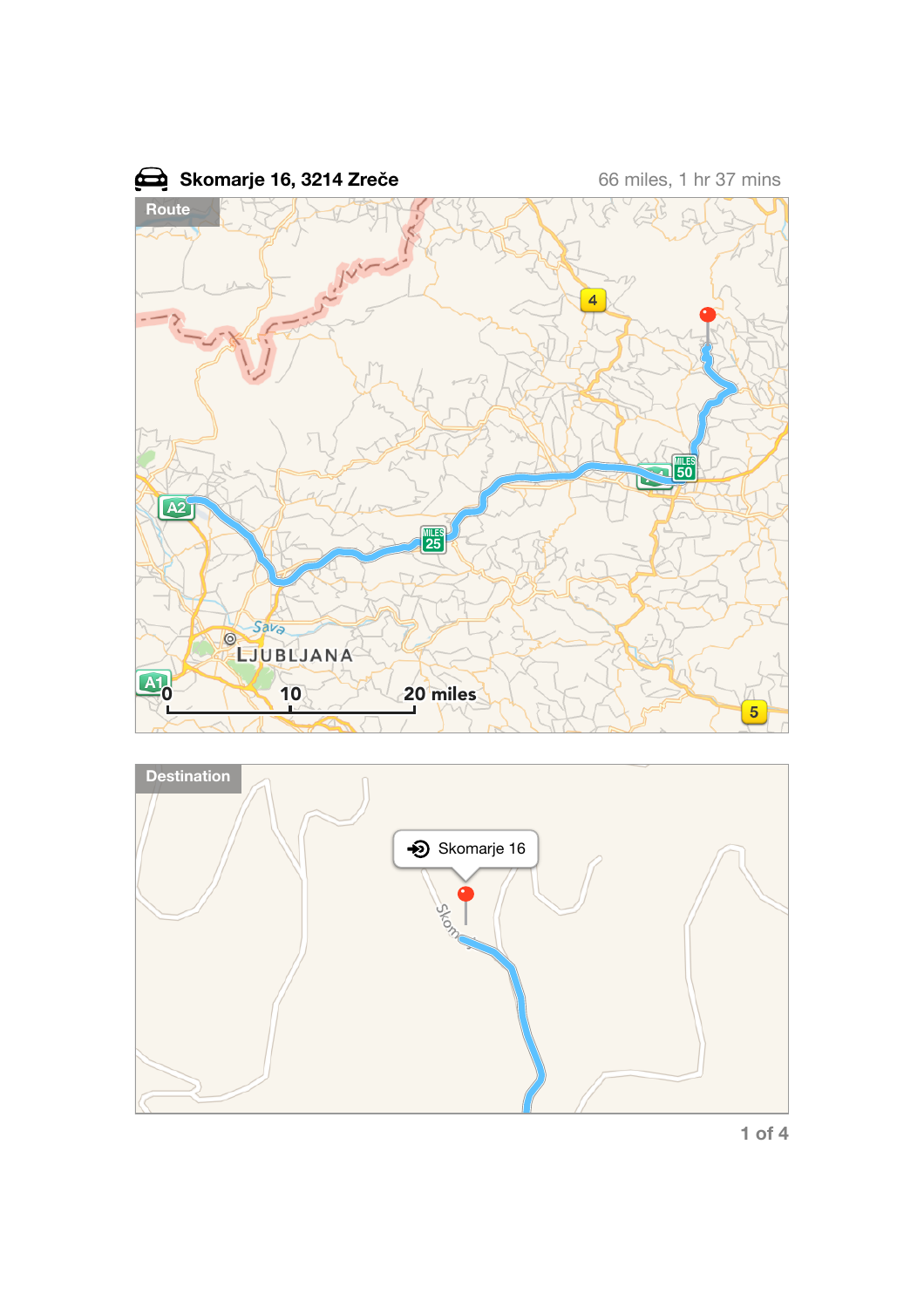| Skomarje 16, 3214 Zreče فِضْعَ |  |                                                                                                                                  |  |  |  |
|--------------------------------|--|----------------------------------------------------------------------------------------------------------------------------------|--|--|--|
|                                |  | 66 miles, 1 hr 37 mins<br><b>Start</b><br>Ljubljana Jože Pučnik Airport — Zgornji Brnik 130A, 4210<br>Brnik - Aerodrom, Slovenia |  |  |  |
| <b>MILES</b><br>0              |  | 20 yards<br>Turn right                                                                                                           |  |  |  |
| $MILES$<br>0.01                |  | 140 yards<br>Turn right onto 104                                                                                                 |  |  |  |
| <b>MILES</b><br>0.09           |  | 1.5 miles<br>At the roundabout, take the third exit onto Spodnji Brnik                                                           |  |  |  |
| <b>MILES</b><br>1.58           |  | 6.1 miles<br>At the end of the road, turn right onto Glavni trg                                                                  |  |  |  |
| <b>MILES</b><br>7.66           |  | 0.4 miles<br>Turn left onto Grobeljska cesta                                                                                     |  |  |  |
| <b>MILES</b>                   |  | 0.4 miles<br>At the roundabout, take the second exit                                                                             |  |  |  |
| <b>MILES</b><br>8.45           |  | 1.0 miles<br>Turn right onto Kamniška cesta                                                                                      |  |  |  |
| <b>MILES</b><br>9.46           |  | 0.9 miles<br>Turn left onto Karantanska cesta                                                                                    |  |  |  |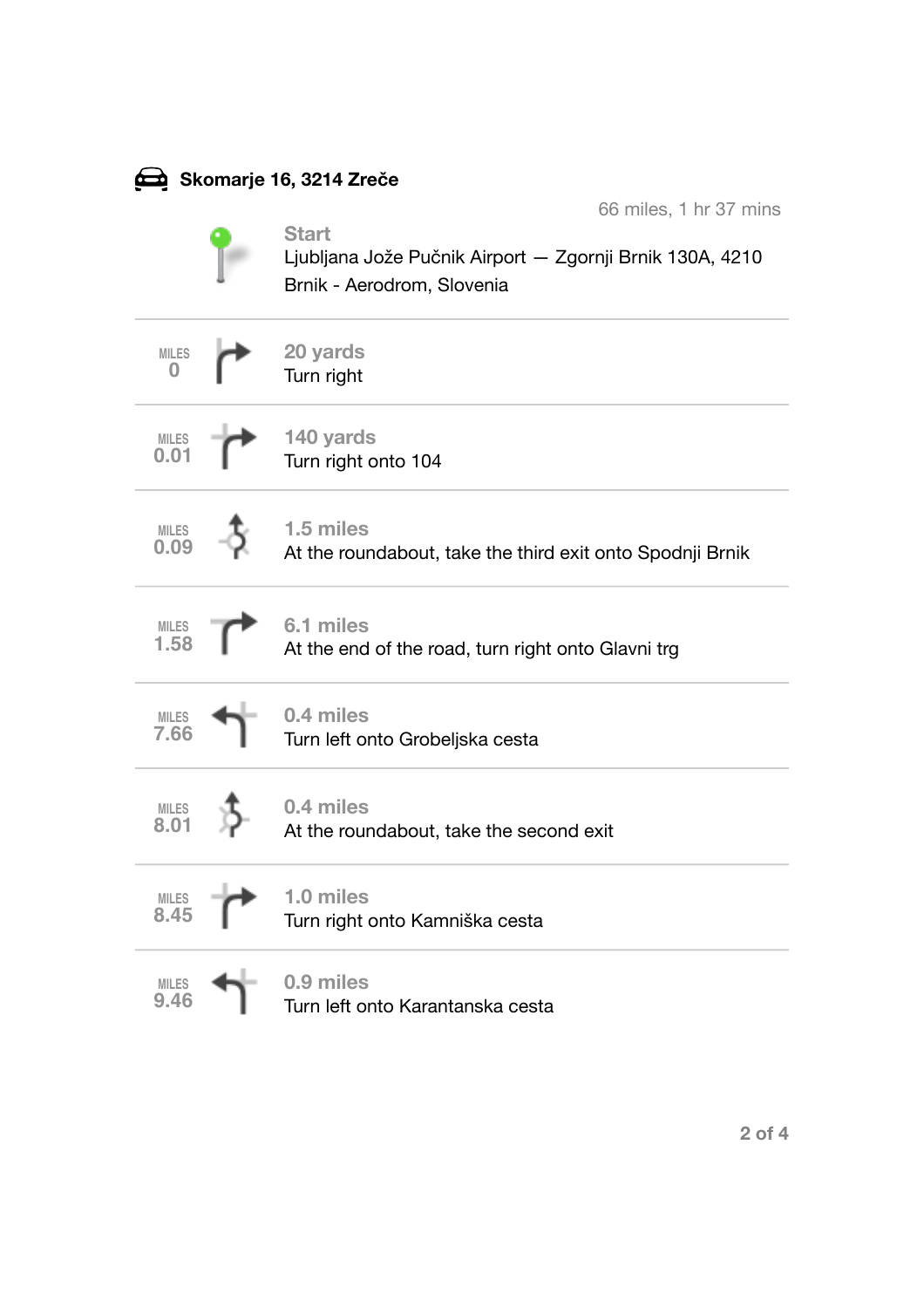| Skomarje 16, 3214 Zreče فِضْعَ |  |                                                                  |                        |  |  |
|--------------------------------|--|------------------------------------------------------------------|------------------------|--|--|
| MILES<br>10                    |  | 0.2 miles<br>At the end of the road, turn right                  | 66 miles, 1 hr 37 mins |  |  |
| <b>MILES</b><br>11             |  | 0.8 miles<br>Turn right                                          |                        |  |  |
| <b>MILES</b><br>11             |  | 330 yards<br>Turn left to merge onto A1 toward Maribor, Celje    |                        |  |  |
| <b>MILES</b><br>12             |  | 37 miles<br>Take exit Celje center toward Celje-center, Krško    |                        |  |  |
| <b>MILES</b><br>48             |  | 0.2 miles<br>Take exit toward Vojnik, Maribor                    |                        |  |  |
| <b>MILES</b><br>49             |  | 10 miles<br>At the roundabout, take the third exit onto Križevec |                        |  |  |
| <b>MILES</b><br>59             |  | 3.0 miles<br>Turn right                                          |                        |  |  |
| <b>MILES</b><br>62             |  | 2.5 miles<br>At the end of the road, turn left                   |                        |  |  |
| <b>MILES</b><br>64             |  | 0.3 miles<br>Turn right onto Hudinja                             |                        |  |  |
| <b>MILES</b><br>65             |  | 30 yards<br>At the end of the road, turn left                    |                        |  |  |